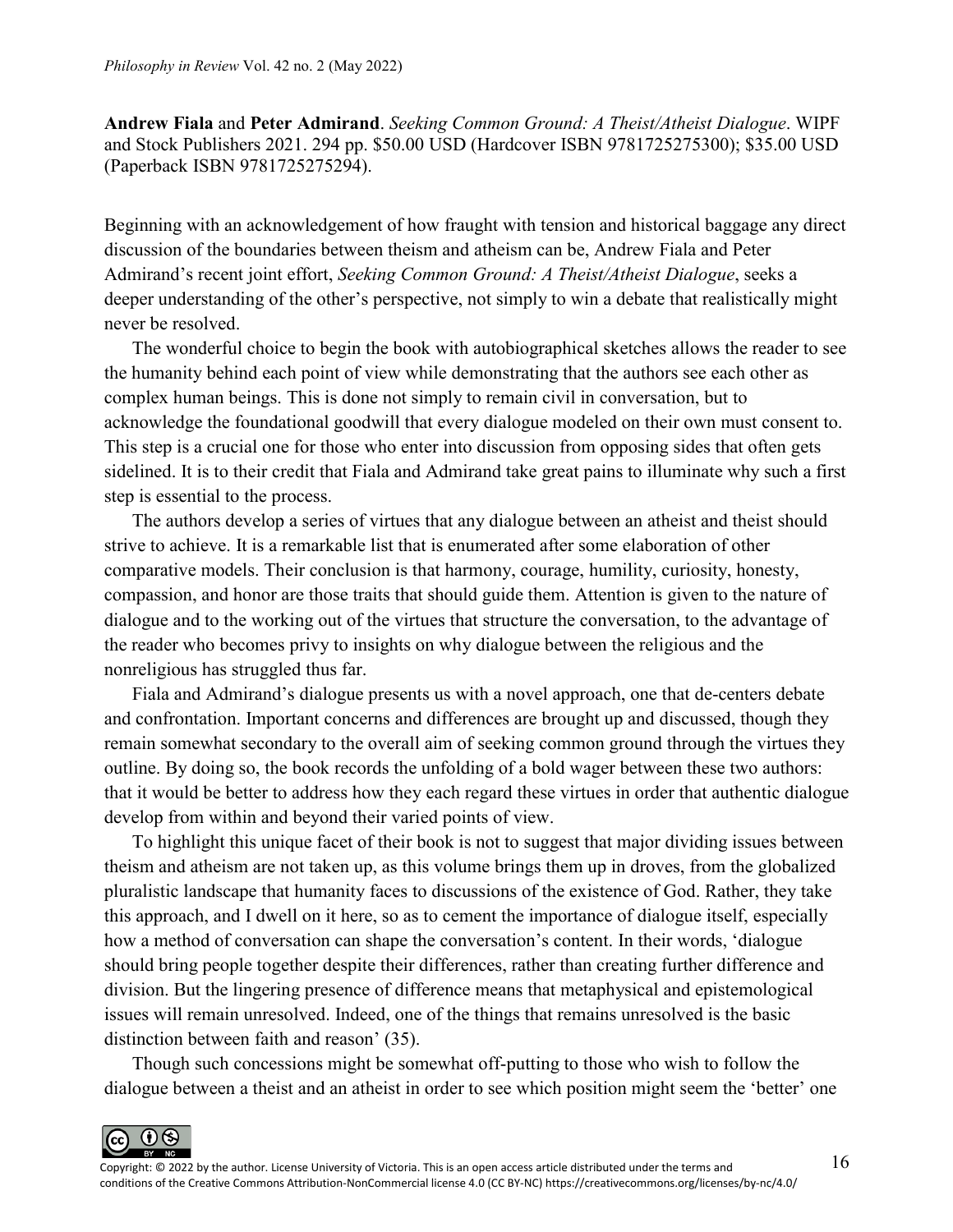in the end—though, better based on what criteria exactly? More reasonable? More faithful? —there is a tremendous benefit to their taking this alternative approach. What develops in the course of what follows is a deeply meditative series of reflections on religious and nonreligious responses to each of the virtues under consideration.

Though I will not give a descriptive account of each chapter, as I don't think it is necessary to convey what focusing on each virtue adds to the conversation, the first chapter on harmony provides ample evidence of how productive and engaging such an approach can be. Here, Admirand takes us on a tour of what it means to avoid rigid certitude in favor of striving for harmony in one's belief systems. Fiala responds with an approach that, though acknowledging that a belief system is not the only way to achieve harmony, finds in Admirand's thoughts common ground in their shared willingness to take up failure and responsibility as central themes (77). There is a willingness to embrace shared viewpoints while also a compassionate insistence on where their differences lie. This back-and-forth, as each chapter is likewise structured, allows us to see how one perspective can challenge another, gently and cordially, so that the virtues continue to displace the potential for invective.

In a later chapter, for example, Fiala's rich description of the necessity for curiosity prods Admirand to consider how curiosity has been problematic for religious believers, but also how it is an essential part of being human and much in need of consideration. This is underscored by an anecdotal story regarding his wife's insistence that curiosity is what makes us human. In exchanges such as this, the book's strengths become more apparent: we see a multi-layered and considerate dialogue unfolding, wherein both sides are challenged to remain faithful to the virtues of the dialogue itself, forcing any debate to adhere to standards that actively reshape the content itself. Asking theologians to value curiosity regarding things taken as absolute, as well as asking atheists to respect the role of honoring the sacred, as another chapter eventually does—even if we debate what exactly is absolute, what is sacred—is essential to the process of remaining in dialogue with one another.

One of the more powerful chapters for me was the one centered on the virtue of honesty, where Fiala introduced a respectful but honest appraisal of theism, offering a number of solid critiques of theistic beliefs. Admirand's response, though not directly responding to the rational assessments made by Fiala, actually takes up the perspective of 'surrender' through an acknowledgement of both the value of atheist critiques for religious worldviews and the confession of how broken human religion can be (182). If such dialogues are to continue, if they are to have a life of their own, the humility displayed by Admirand by 'self-reckoning' in order to be open and honest is worth emulating. Reading his response, I could only imagine how much more beneficial, even wonderful, conversations between theists and atheists could be should religious individuals and communities respond by taking an atheist's ever-reasonable words of critique as priceless gems that need to be cherished for religion to have a better future, allowing them to reshape their perspectives on themselves and their beliefs.

There were two main considerations within this dialogue that need to be held up as models worthy of emulation: Admirand's contrition before critique and his respect for the wisdom that an